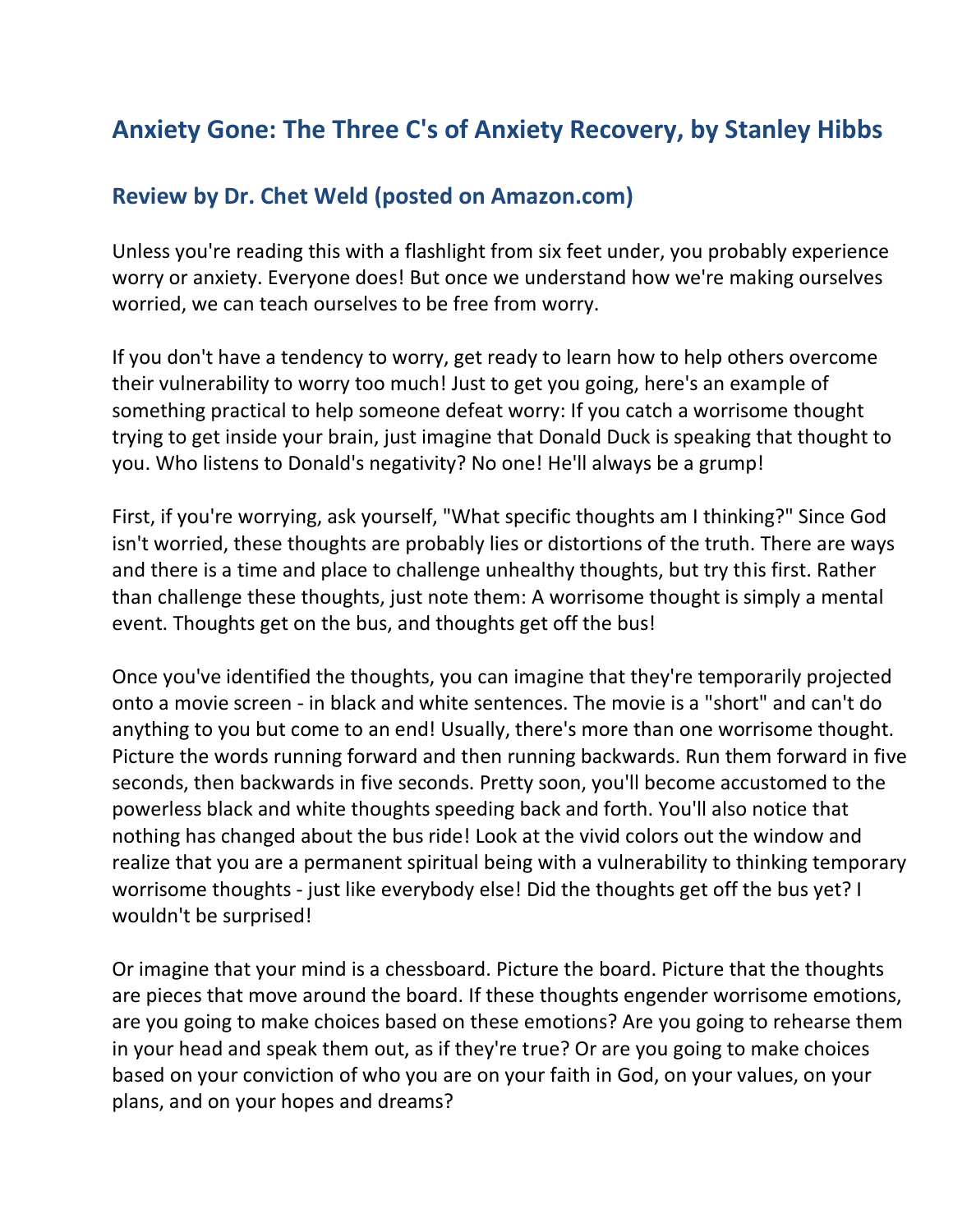Worry or anxiety is a form of fear. Let's spend a moment thinking about the causes of worry. Here's a clever acrostic that gives us some clues:

F - Fusion - We tend to think that our thoughts are real. We fuse them with our emotions and with our false and unresearched thoughts about reality.

E - Evaluation - We label according to our preconceived notions. Stephen Covey: We see the world not as it is, but as WE are. Thoughts come and go and so do my evaluations.

A - Avoidance - When we avoid, we add to our misery. We tell ourselves, "I must not feel any anxiety."

R - Reason giving: We make emotion-based decisions.

Here's a well-rounded approach for defeating worry:

1. Physiological: Calm your body. Breathe slowly and concentrate on your breathing. Picture times when you felt very peaceful. I call these "peaceful scenes." We all go into a "trance" 3-4 times a day, anyway. Go to your peaceful scene for a few minutes. Discuss with a psychiatrist or with a Primary Care Physician who is familiar with psychiatric medication and consider the benefit of balancing the chemicals of your neurotransmitters. If the worry is moderate to severe, you may benefit from certain antidepressants that also have anti-anxiety effects and from an "as needed" sedative. If other chemical issues are involved, other medications may be necessary, e.g., mood stabilizers.

2. Cognitive: Correct your thinking. I tell people to "re-tread your head" with the word of God or with what you know to be the truth. If you don't know the truth, make it your research project to discover the truth. You might consult with friends that you trust.

3. Behavioral: Confront your fears. When you don't confront them, you make them even more intense. Perhaps, ask yourself, "What have I done that was scary that eventually wasn't scary?"

4. Spiritual: Pour out your heart to God; pursue normal discipleship such as reading the Bible, praying, fellowshipping with other Christians, absorbing Christian and wholesome music into your soul, and listening to your favorite pastors. If you're already doing this - or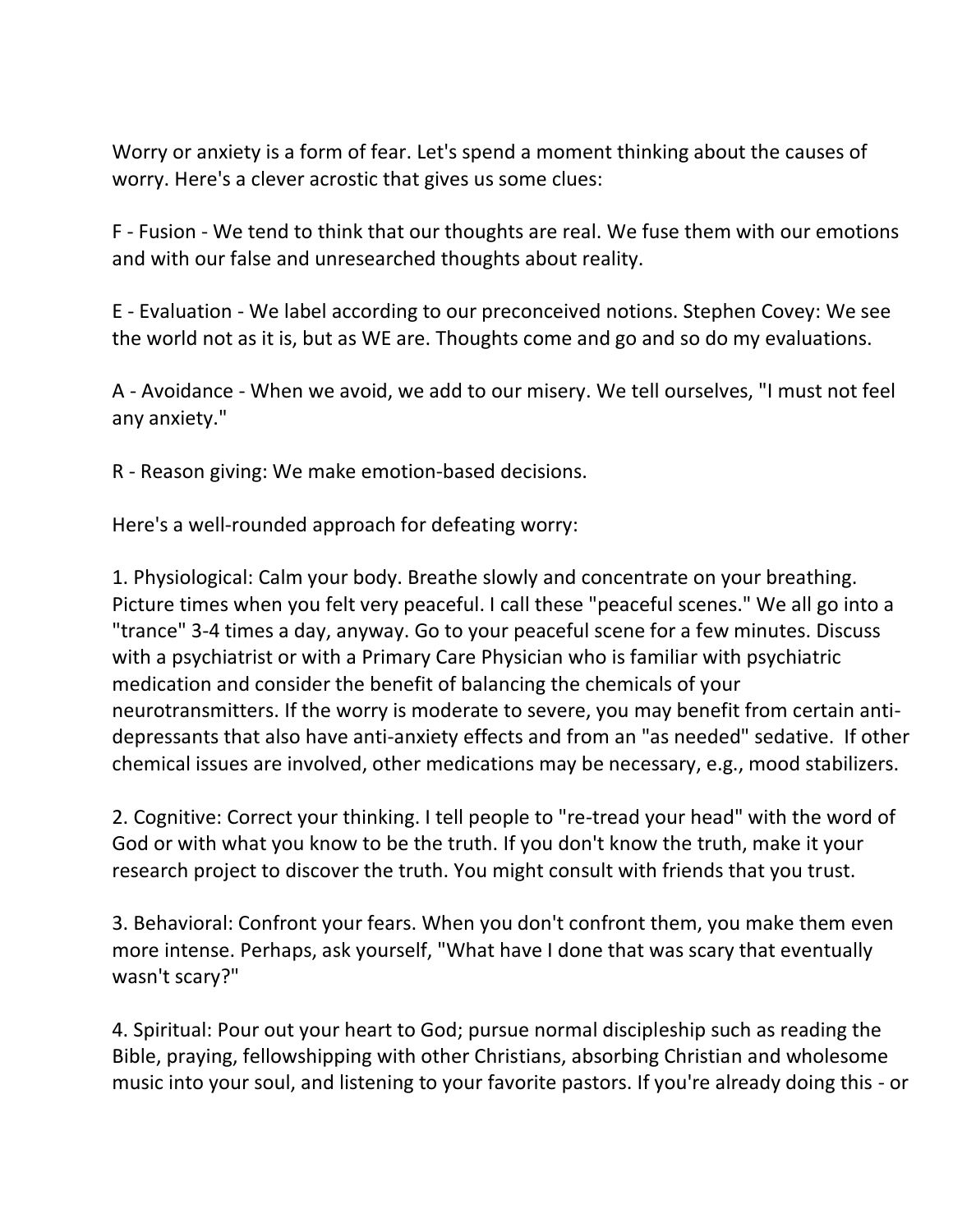trying to do this - and nothing seems to be working, then simply be mindful of God whenever you're doing something you enjoy. Start including thoughts of God in your jogging, your painting, your writing, your talking with others, or with anything that you enjoy.

Here are some specific tips for overcoming social anxiety, which is very common. Of course, there are different kinds of social anxiety. These techniques will help you with many of them:

5. Survey method: Ask friends to tell you their experiences. They're probably not much different from yours!

6. Double-standard technique: Pretend that a friend is having the same problem that you are and talk to him or her in a compassionate way, as you normally would, anyway!

7. Feared fantasy: Play out the nightmare scenario. Face the fear and see what happens!

8. Self-disclosure: Don't hide your anxiety. Share it with others!

9. Develop a hierarchy and gradually confront avoided situations.

10. Teach yourself conversational skills. This means talking to your family, colleagues, those you work out with, or other social situations. You've just changed the focus from worry to skill development!

11. Ask yourself, "What can I control and what can't I control." If you focus on what you can control, your circle of influence will expand.

12. Have a menu of more positive things to think about. For example, "peaceful scenes" can be on the menu!

13. Designate a specific time to worry. Simply set aside ten minutes to play the negative movie backwards and forwards or even just to worry as hard as you can and get it over with. You may not even be able to do it!

14. Sing out the worrisome thought(s). Your thought(s) may become quite entertaining!